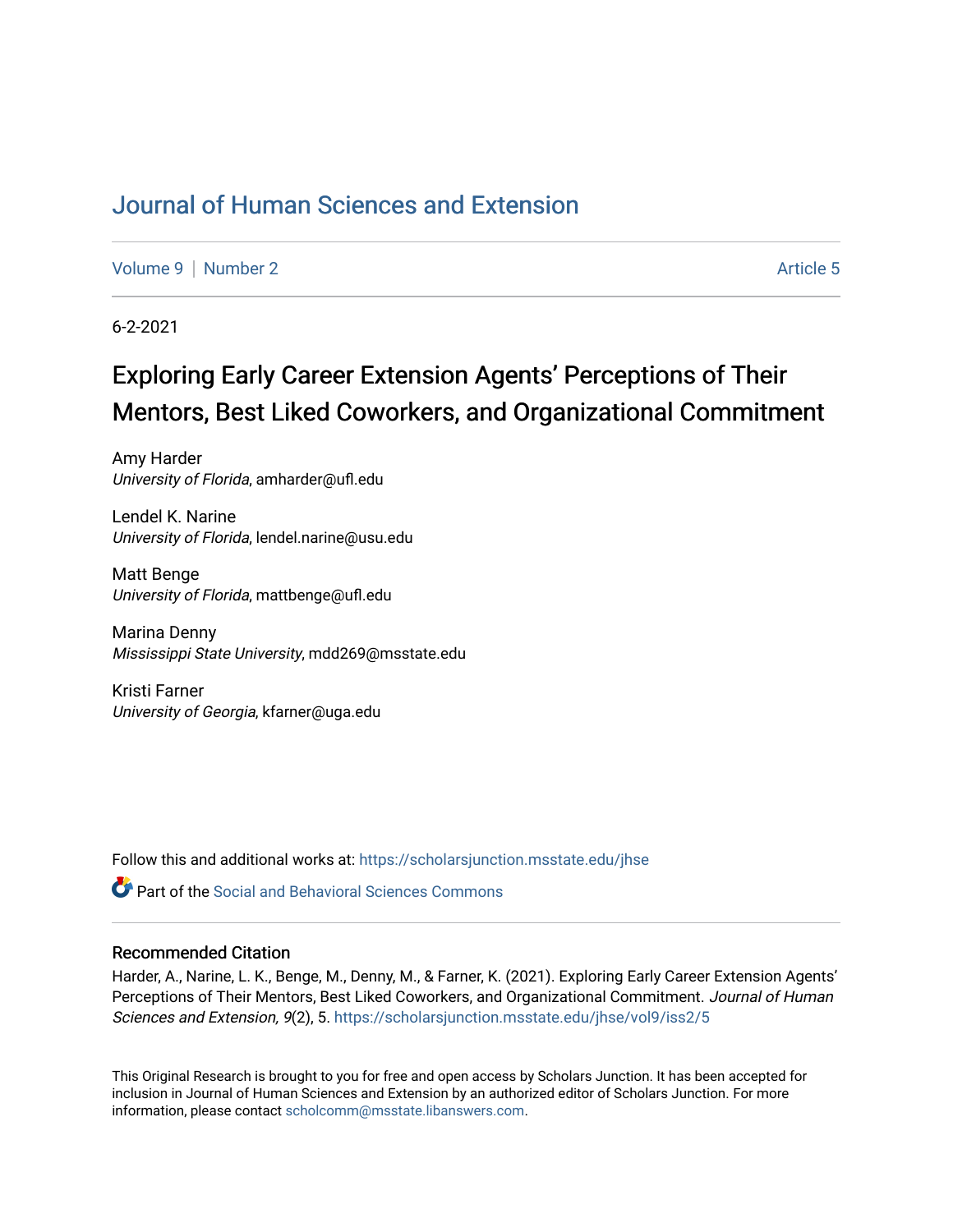## **Exploring Early Career Extension Agents' Perceptions of Their Mentors, Best Liked Coworkers, and Organizational Commitment**

### **Amy Harder**

*University of Florida*

## **Lendel K. Narine** *Utah State University Extension*

## **Matt Benge**

*University of Florida*

**Marina Denny** *Mississippi State University*

## **Kristi Farner**

*University of Georgia*

*Forming positive relationships is an important part of the onboarding process for new Extension professionals. Often, formal mentors are assigned to new employees, but they also develop relationships with other colleagues in the organization. Past studies have found quality relationships with mentors and coworkers can positively influence job outcomes such as employee turnover, organizational performance, and organizational commitment. This study examined the perceptions that early career Extension agents in Florida, Georgia, and Mississippi had of their formal mentors and best-liked coworkers using a causal-comparative design and online survey. Results showed early career Extension agents tended to have marginally positive views of their relationships with their formal mentors but perceived high-quality relationships with their coworkers. Neither type of relationship was significantly related to organizational commitment, but increased frequency of contact with the formal mentor was significantly related to more positive perceptions of the mentoring relationship. Extension organizations should provide structured guidelines for frequency of interactions between mentors and mentees to help improve those relationships.*

*Keywords*: mentor, organizational commitment, psychosocial support, retention, LMX-7

Direct correspondence to Amy Harder at amharder@ufl.edu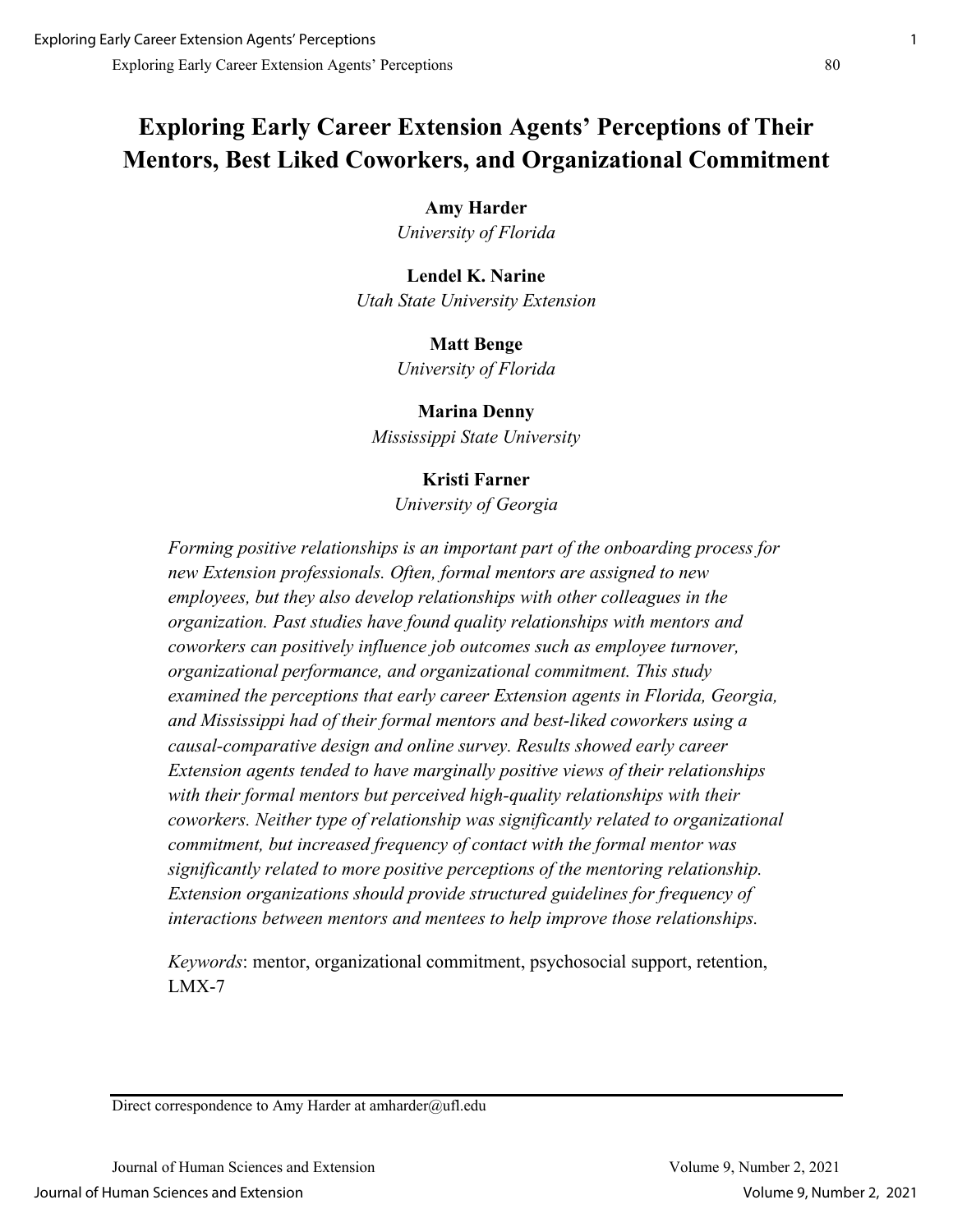## **Introduction**

Workplace mentoring is often touted as a panacea for a variety of issues related to organizational culture (Riley, 2019), leadership development (Sosik & Lee, 2002), and personnel onboarding (Srivastava, 2015). In many organizations, mentoring has evolved from a one-directional, hierarchical relationship between a more experienced individual and a less experienced partner (Kram, 1985) to one that promotes reciprocal learning and enhances inter-personal networks (Mylona et al., 2016; Riley, 2019; Srivastava, 2015). In the context of Cooperative Extension, formal mentoring for agents was not addressed in the literature until the mid-eighties at The Ohio State University (Smith & Beckley, 1985), where it was employed "as an informal supplement to the formal orientation activities provided during the agent's first year on the job" (para. 5).

By nature, Extension is about building relationships with external stakeholders and with colleagues. As such, formal and informal mentors can provide support, friendship, and motivation to mentees (Smith & Beckley, 1985) while also helping mentees better understand their roles and responsibilities (Place & Bailey, 2010). A mentoring support system offers social benefits in that it decreases the stress on new agents to find someone they can trust who is not a direct supervisor. A mentor can also help agents feel supported and find meaning in their job, two primary concerns cited by younger generations entering the workforce (Varner, 2011). Professionally, mentees learn how to build relationships with clientele, engage in problemsolving and risk-taking in a safe environment, and develop strong educational programs, which are all critical competencies for success as an Extension agent (Byington, 2010; Place & Bailey, 2010). In turn, mentors gain personal satisfaction and new perspectives on the organization (Place & Bailey, 2010).

Developing positive mentorship is essential to the onboarding and professional development of new employees (Allen & Poteet, 1999; Inzer & Crawford, 2005). Mentoring provides new employees with emotional support, technical support, personal growth, professional growth, and career development (Brown, 2005; Gill et al., 2012; Sparks et al., 2017; Stanley & Flood, 2017). From an organizational perspective, the formation and maintenance of positive mentor relationships is thought to help reduce employee turnover, improve organizational performance, retain the investment in employee development, and increase employee organizational commitment (Allen et al., 2006; Denny, 2016; Greiman, 2016; Raabe & Beehr, 2003; Strong & Harder, 2009; Tummons et al., 2018). However, few studies have attempted to quantify the impact of mentoring relationships on organizational commitment in Cooperative Extension settings, limiting our understanding of how mentoring might be used to influence this important organizational outcome.

## **Theoretical and Conceptual Framework**

Exchange theory posits mentorship is dyadic in nature (Brown, 2005; Greiman, 2016). Both the mentor and mentee exchange information and ideas in a reciprocal manner and receive benefits

Journal of Human Sciences and Extension Volume 9, Number 2, 2021 Journal of Human Sciences and Extension Volume 9, Number 2, 2021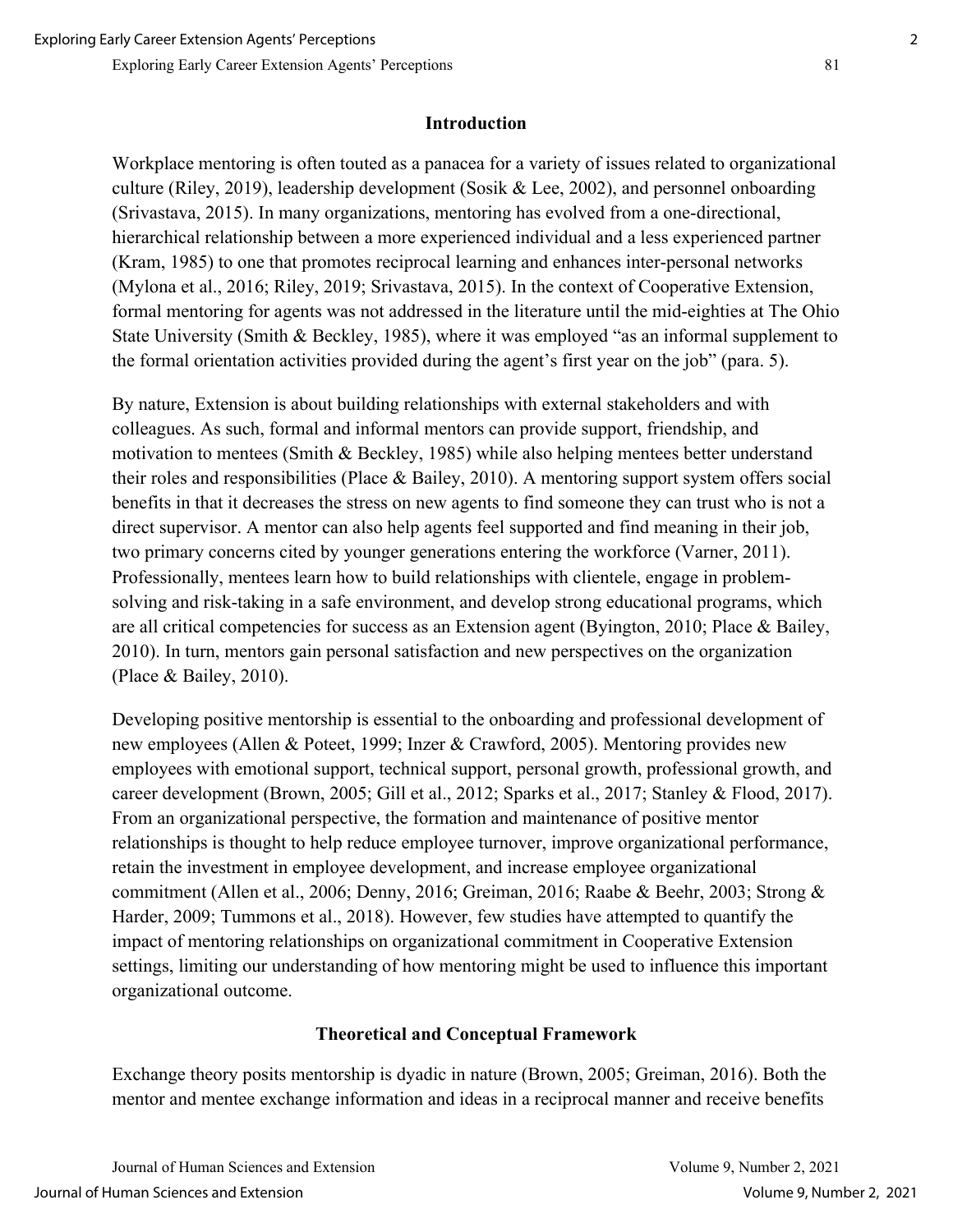throughout a positive mentoring relationship (Kram, 1985; Ragins & Scandura, 1999). Conceptually, mentoring consists of three behaviors that define the relationship between a mentor and mentee: (a) career development, (b) social support, and (c) role modeling (Kram, 1983; Scandura & Ragins, 1993). Kram (1985) described career development as helping new hires understand the job and prepare them for advancement within the organization. Specific career development behaviors include "coaching, sponsoring their advancement, increasing their positive exposure and visibility, and offering them protection and challenging assignments" (Kram, 1985, p. 5). Social support or psychological support includes (a) building trust; (b) interpersonal bonds; and (c) providing counseling, friendship, and role-modeling (Kram, 1985). Scandura and Ragins (1993) distinguished role modeling as a separate behavior characterized by the extent to which the mentee follows the mentor's model. When all three mentoring behaviors are present in a mentoring relationship, the organizational outcomes of job satisfaction, organizational commitment, and reduced turnover are affected (Kram, 1983).

Our study was influenced by the work of Raabe and Beehr (2003), who examined formal mentoring, supervisor, and coworker relationships for employees in two companies. Raabe and Beehr sought to determine how closely mentor and mentee perceptions of their relationship matched. More germane to our study, Raabe and Beehr also examined the effects of supervisory relationships, formal mentoring relationships, and coworker relationships on the outcomes of job satisfaction, organizational commitment, and turnover intentions. They hoped to find evidence that formal mentoring relationships would create "added value" (Raabe & Beehr, 2003, p. 277) beyond what would be observed from supervisors and coworkers. However, the results showed formal mentoring relationships *were not* related to the employee outcome measurements. Instead, Raabe and Beehr (2003) concluded that "Supervisor and coworker relationships were more important than mentoring relationships in their potential effects on an individual's organizational commitment, job satisfaction, and turnover intent" (p. 285). One possible explanation offered by the authors was that mentors spent less time with their mentees than coworkers and supervisors, providing less opportunity to influence outcomes. As a result, Raabe and Beehr recommended supervisors and coworkers conduct mentoring functions intended to influence organizational commitment, job satisfaction, and/or turnover intent.

We focused on organizational commitment as an outcome of positive mentor relationships. Organizational commitment is defined as "the relative strength of an individual's identification with and involvement in a particular organization," and it "involves an active relationship with the organization such that individuals are willing to give something of themselves in order to contribute to the organization's wellbeing" (Mowday et al., 1978, p. 4). A committed employee will portray a willingness and/or behave in three different ways: (a) a strong belief in an organization's goals and values, (b) willingness to put forth considerable effort on behalf of the organization, and (c) a strong desire to stay in the organization (Mowday et al., 1978).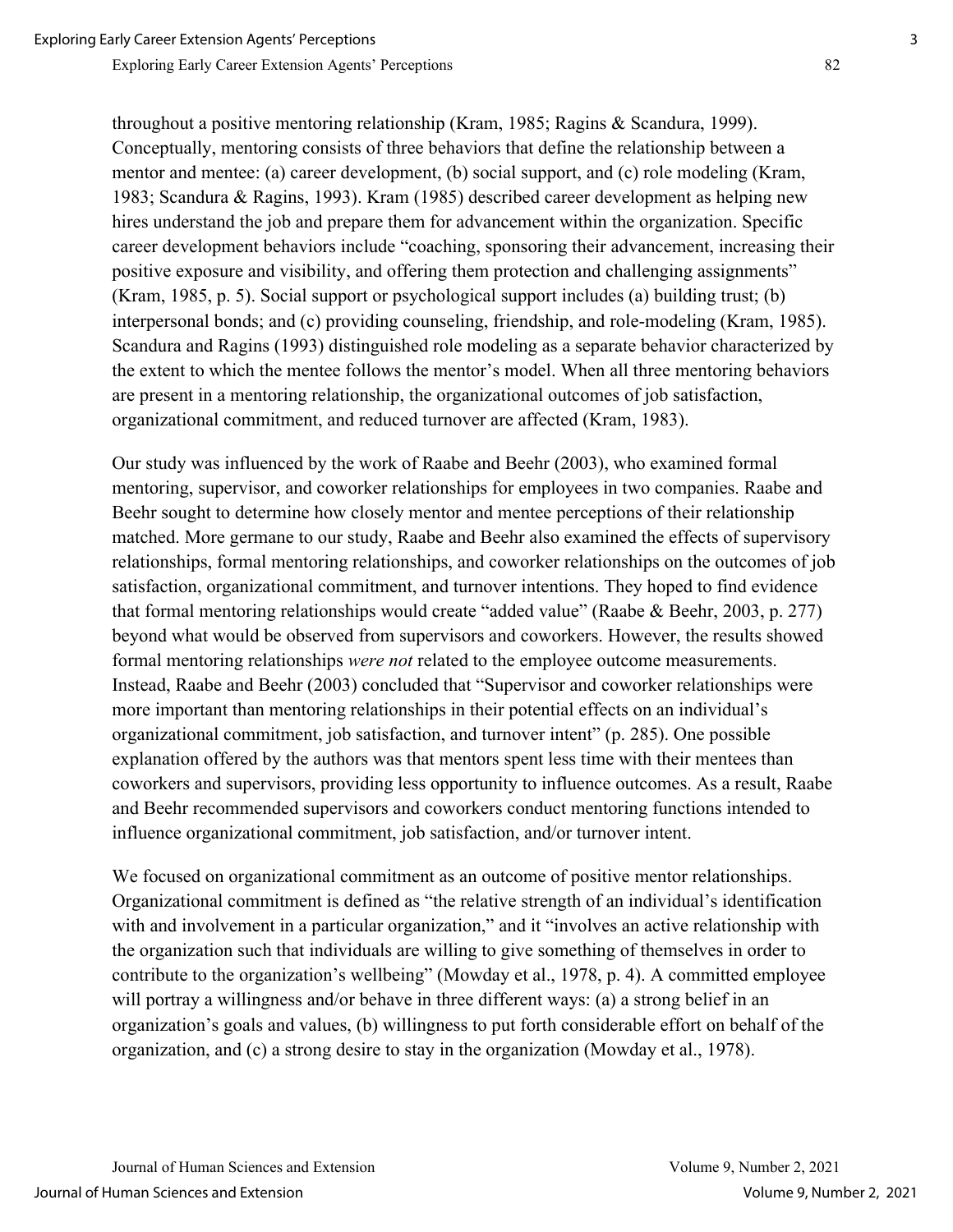Organizational commitment is important to Cooperative Extension because of its history of challenges with agent retention (Extension Committee on Organization and Policy (ECOP) Leadership Advisory Council, 2005). Martin and Kaufman (2013) declared, "Within Extension, we need to know more about the job satisfaction and commitment of agents, especially as they relate to intent to quit" (Review of Literature, para. 1). Their research of agents in the southern United States – the same region as this study – found agents were moderately committed to the organization. Further, Martin and Kaufman found organizational commitment was strongly negatively related to intent to quit. An older study by Bowen et al. (1994) found a national sample of 4-H agents was somewhat committed to their Extension organization, and that commitment was significantly higher for older, married, and more experienced agents. No studies were found examining the influence of mentoring or coworker relationships on organizational commitment.

#### **Purpose and Objectives**

The purpose of the study was to investigate the potential influence of Extension mentor and coworker relationships on early career agents' organizational commitment. Specifically, we sought to (a) describe early career agents' perceptions of their relationship with their formal mentor, perceptions of their relationship with their best-liked coworkers, and organizational commitment; (b) determine if any relationship existed between frequency of contact with a mentor and new agents' perceptions of the mentoring relationship, and (c) compare the effects of mentor relationships and coworker relationships on organizational commitment.

#### **Study Context**

Three active mentoring programs in the southern region of the United States were selected for inclusion in our study. The programs have commonalities in that they are led by Extension program and staff development specialists (rather than human resources personnel), focused on early career agents, and in states known to share cultural and psychological similarities (Rentfrow et al., 2013). Three members of our authorship team lead these mentor programs; we share a common commitment to using data to identify areas in need of improvement so that our institutions' mentoring programs provide the best possible support for early career agents.

New hires for University of Florida, Institute of Food and Agricultural Sciences (UF/IFAS) Extension are required by university regulation to have at least one mentor for the duration of their tenure probationary period, which typically lasts six years. The five District Extension Directors (DEDs) – middle managers in the UF/IFAS Extension system - are responsible for ensuring new hires are assigned mentors. Some DEDs prefer to assign mentors, while others prefer to have new agents choose their mentors. All assigned mentors are supposed to complete an online asynchronous mentor training that provides information on the following topics: roles and responsibilities of mentors and proteges, contact and interaction, establishing a healthy work/life balance, program development 101, methods of teaching and learning, and integrating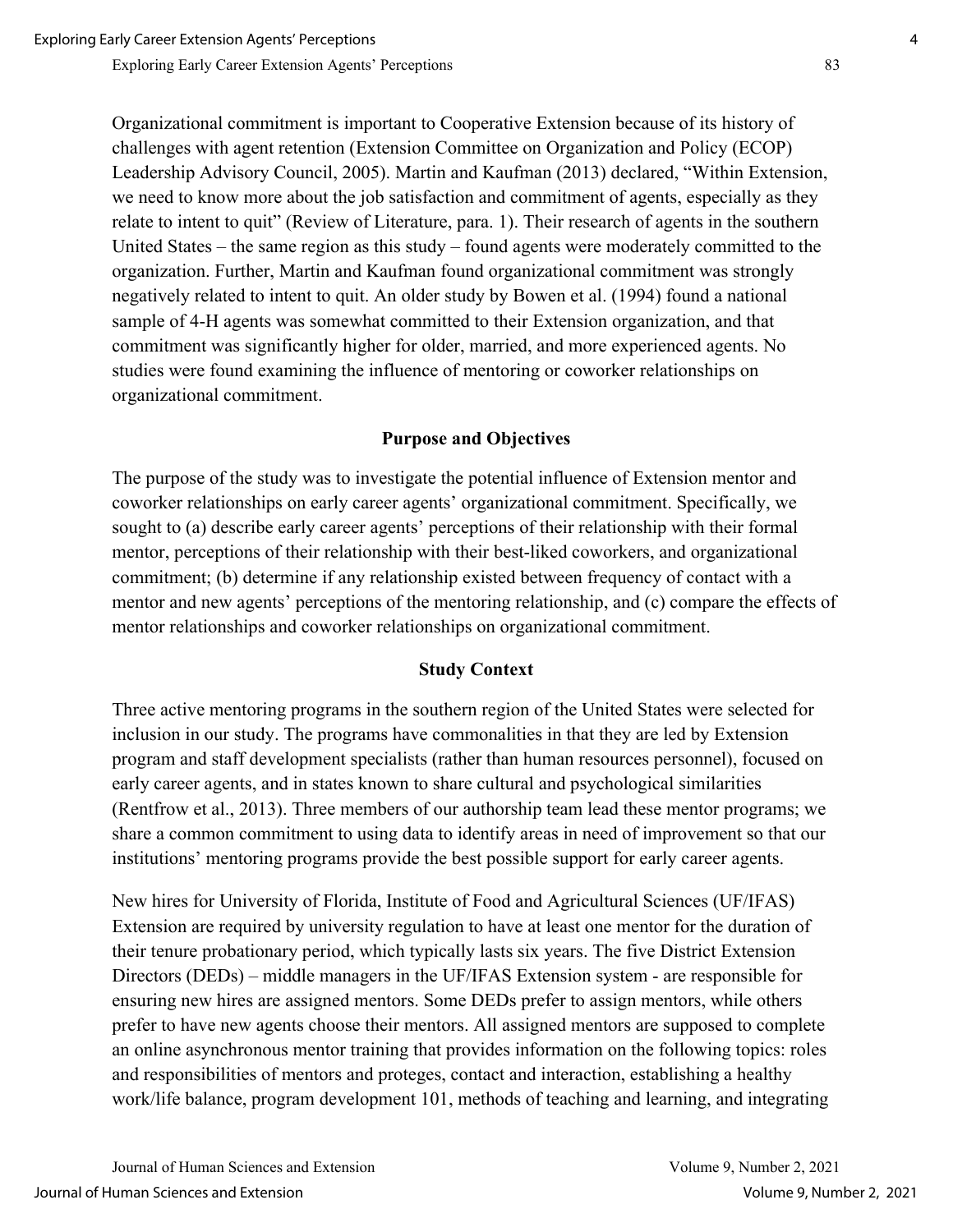into organizational culture. Mentor/protégé pairs can request funding from the Extension Dean's office to support one face-to-face meeting. The university regulation prevents written reports from being required of mentors, so the only standard paperwork is a mentor/protégé agreement that articulates the specific responsibilities of each party and is signed at the beginning of the mentoring relationship. Mentor service is voluntary with no additional compensation, although the organization annually recognizes and financially rewards one UF/IFAS Extension Mentor of the Year.

New hires for University of Georgia (UGA) Extension are assigned two mentors for the duration of their first year in their role as Public Service Faculty Extension Agent. Mentoring for UGA Extension has no additional compensation, and mentors can have a maximum of two mentees at one time. The four DEDs in the UGA Extension system are responsible for ensuring new hires have their mentor team consisting of a program mentor and relationship mentor. The mentee's district Program Development Coordinator (PDC) coordinates the team. Program mentors are in the same program area as the mentee and focus on providing basic program information, connecting mentee to technical experts, coordinating site visits, aiding in learning the program planning and reporting processes, reinforcing learnings from formal onboarding trainings, and explaining scholarship expectations. Relationship mentors can be from any program area and focus on personnel management, office dynamics, interacting with the community, building relationships, and other aspects of working in the county (i.e., navigating the urban or rural contexts). Mentor assignments consider the county size, county dynamics, personalities, and geographic location of mentees and potential mentors. All assigned mentors are supposed to complete a face-to-face mentor training that provides information on the following topics: roles and responsibilities of mentors and mentees, distinctions between the two types of mentors, coaching techniques, and a philosophy of connecting mentees to resources and experiences instead of a focus on dissemination of technical expertise. Districts provide travel budgets for each mentor to go to the mentee's county for a visit and for the mentee to travel to each mentor's county for a visit at least once in the first three months and then as needed moving forward. Mentees and mentors provide feedback on the relationship via quarterly surveys. Results are shared with the DED and PDC of the mentee and the statewide coordinator of the mentor program.

Extension agents hired by Mississippi State University (MSU) Extension are paired with a group of at least two certified mentors for the first 12 months on the job. Mentors are encouraged to continue the relationship informally with the new agent for at least an additional six months. The Regional Extension Coordinators (RECs) work in partnership with the state Program and Staff Development (PSD) Extension Specialist to identify appropriate mentors in their region. The process of selecting mentors for each new hire is both objective and subjective and depends on several factors, including the educational background and experience of the new agent, the existing stakeholder relationships and political climate in their respective county, program area appointment, and personality similarities or differences of both the mentors and new agent.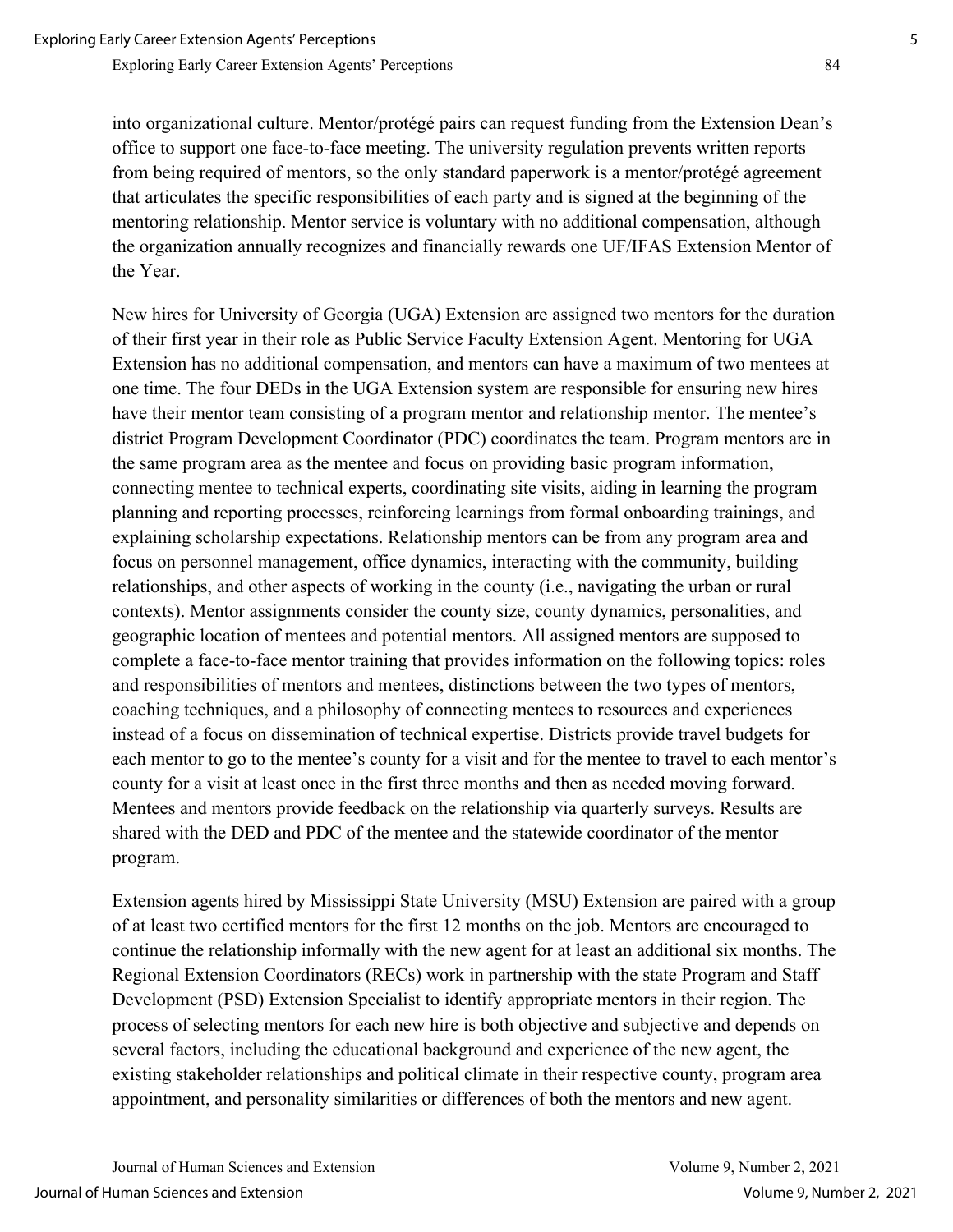Mentors are trained either face-to-face or synchronously online by the PSD Specialist on the following topics: roles and responsibilities, adult learning principles and practices, communication and conflict management, and mentoring strategies and best practices. Mentors receive a salary stipend, paid monthly for one year, to incentivize and reward their leadership and interactions with their mentees. This stipend also supports four in-person visits between the mentors and mentee. Mentors may be asked to work with up to three new agents at a time. There are no formal reports required from the mentors, but the PSD Specialist follows up regularly with both mentors and mentees, as well as the REC, to determine if changes need to be made to a respective pairing.

### **Methods**

A causal-comparative design was used to accomplish the research objectives. The target population consisted of early career Extension professionals employed by UF/IFAS, UGA, and MSU Extension agencies. For consistency, this study refers to individuals of the population as agents. Early career was operationally defined as agents who had fewer than four years of Extension experience.

The three study researchers with responsibility for leading their state's mentoring program provided a list of agents who qualified as potential participants (*N* = 217). UF/IFAS Extension had 95 early career agents, UGA Extension had 99 early career agents, and MSU Extension had 23 early career agents. Agents represented common Extension program areas, including agriculture, natural resources, family and consumer sciences, and 4-H.

The survey instrument closely followed the design of the instrument used by Raabe and Beehr (2003). There were three major sections: (a) mentoring relationships, (b) best-liked coworker relationships, and (c) organizational commitment. Additional questions asked if the respondents had a majority 4-H appointment and what types of additional support would be helpful to them as early career agents.

Mentoring relationships were measured by (a) career development, (b) psychosocial support activities, and (c) role modeling constructs. Items were adapted from Raabe and Beehr (2003), who developed their instrument based on the work of Scandura and Ragins (1993). Wording changes were made to reflect the Extension context. For example, the question asking how often a mentee goes to lunch with his/her mentor was changed to how often a mentee socializes with the mentor when they are together for work events. There were 15 items for mentoring relationships measured using a 7-point Likert-type scale. The response options were:  $1 =$ *Strongly Disagree*, 2 = *Moderately Disagree*, 3 = *Slightly Disagree*, 4 = *Neither Agree/Disagree*, 5 = *Slightly Agree*, 6 = *Moderately Agree*, 7 = *Strongly Agree*. There were five items for Career Development (CD), six items for Psychosocial Support (PS), and four items for Role Modeling (RM). The overall mean for each construct was reported and interpreted as follows: *Strongly Disagree* = 1.00 – 1.49, *Moderately Disagree* = 1.50 – 2.49, *Slightly Disagree* = 2.50 – 3.49,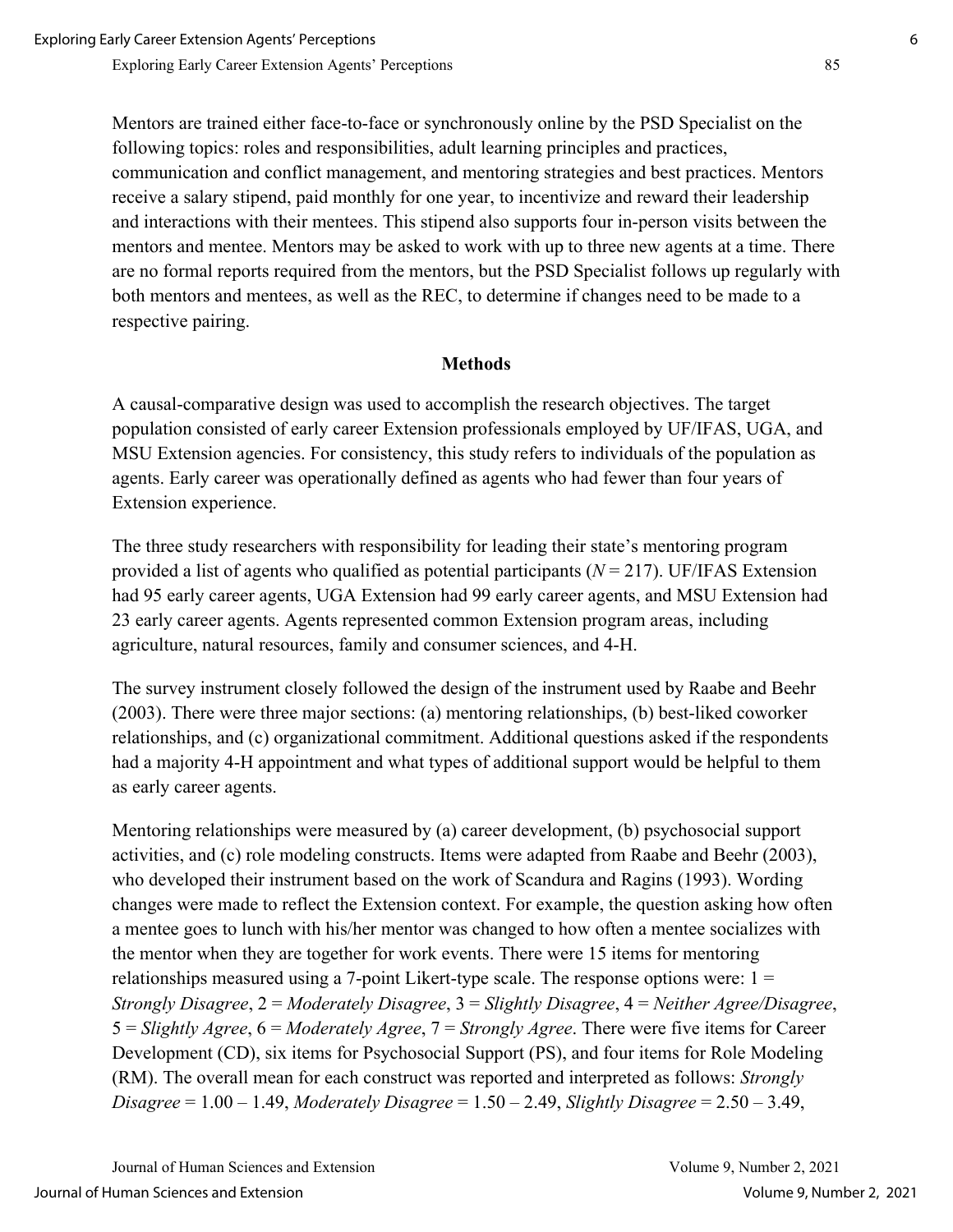*Neither Agree/Disagree* = 3.50 – 4.49, *Slightly Agree* = 4.50 – 5.49, *Somewhat Agree* = 5.50 – 6.49, and *Strongly Agree* = 6.50 – 7.00.

Respondents were asked to consider their best-liked coworker, with the instructions that the coworker should be a person they held in high regard but was *not* a direct supervisor or formal mentor. The coworker did not have to work in the same office. In the original study, Raabe and Beehr (2003) adapted the original LMX instrument (Liden & Maslyn, 1998) to measure coworker relationships and referred to it as the Coworker-Member Exchange (CMX). In our study, the best-liked coworker relationships were measured based on Benge and Harder's (2017) adaptation of the LMX-7 instrument (Maslyn & Uhl-Bien, 2001) for the Extension context. Unlike in Benge and Harder's (2017) adaptation, we measured the seven items using a 7-point Likert-type scale to be consistent with the scale used for measuring the mentoring relationships. Wording changes were made to reflect the focus on the best-liked coworker (rather than supervisor) and enable the use of the same scale for all items. The LMX-7 is interpreted by summating the scores of the individual items for each respondent to determine the quality of the relationship. We chose to do the same with the CMX-7 items (see Table 1).

| <b>Score</b> | <b>Quality of Coworker-Member Exchange</b> |
|--------------|--------------------------------------------|
| $42 - 49$    | Very High                                  |
| $34 - 41$    | High                                       |
| $25 - 33$    | Moderate                                   |
| $16 - 24$    | Low                                        |
| $7 - 15$     | Very Low                                   |

*Table 1. Interpretation of the CMX-7* 

Organizational commitment was measured using Mowday et al.'s (1979) Organizational Commitment Questionnaire. As with the prior two sections, the same 7-point Likert-type scale was used to measure the 15 individual items associated with organizational commitment. Unlike the prior two sections of the survey, the organizational commitment section included six reversecoded items to be consistent with the original instrument. No changes were made to the item wording. We emphasized the inclusion of the items in the section instructions for the respondents to decrease the possibility of response error. After adjustment to the reverse-coded items, the Organizational Commitment (OC) construct was interpreted using the same ranges for measuring mentor relationships.

Developing our instrument from three established instruments helped ensure the items included were valid and reliable. However, we acknowledge the changes we made to two of those instruments to suit the Extension context may have influenced both measures. Therefore, we conducted *ex post facto* analysis using Cronbach's alpha to calculate reliability. Table 2 displays the alpha coefficients for each construct in the instrument. The reliability levels were acceptable, as shown in Table 2.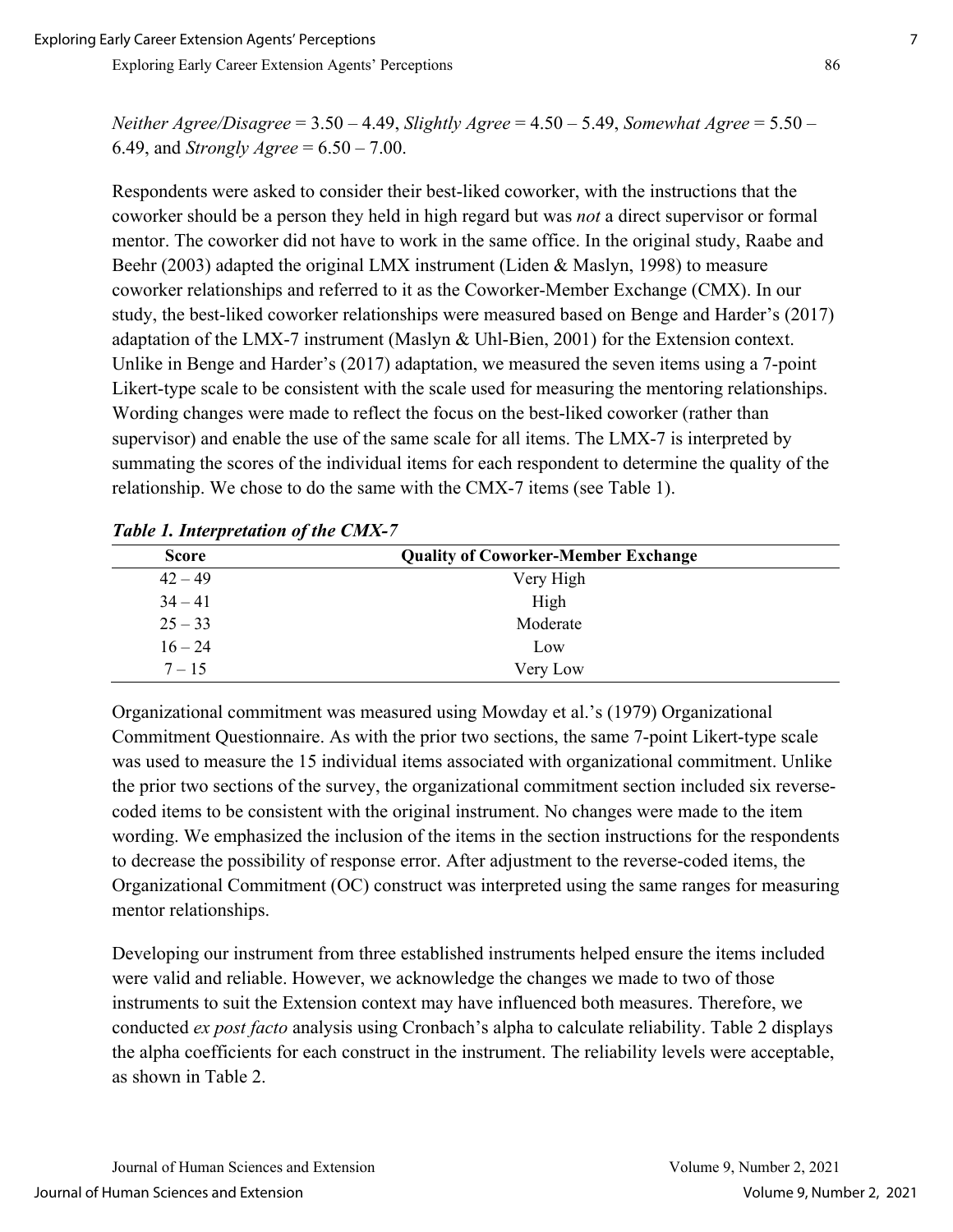| <b>Construct</b>                | <b>Items</b> | Coefficient |
|---------------------------------|--------------|-------------|
| Psychosocial support activities |              | 0.85        |
| Career development              |              | 0.93        |
| Role modeling                   |              | 0.88        |
| $CWX-7$                         |              | 0.89        |
| Organizational commitment       |              | 0.90        |

*Table 2. Reliability of Internal Constructs*

Dillman et al. (2014) recommended sending potential respondents a pre-notice before beginning data collection. We followed this recommendation for potential respondents from UGA Extension and MSU Extension so that they would know to expect a survey invitation originating from UF/IFAS Extension. The pre-notice was e-mailed on May 1, 2020, followed by the survey invitation on May 4, a first reminder on May 8, and a final reminder on May 14. One e-mail bounced, leaving an accessible population of 216 agents. Of those, 142 agents started the survey, and 126 complete responses were received for a usable response rate of 58%. Ten respondents reported not having a formal mentor and were excluded from further analysis. Nonresponse error was guarded against by comparing early to late respondents on the five constructs of interest as recommended by Lindner et al. (2001). Results of a series of independent *t*-tests indicated no differences on the constructs between early and late respondents.

Data analysis consisted of calculating frequencies, means, and standard deviations to address the first objective, which was descriptive in nature. The second objective sought to determine if any relationships existed between frequency of contact and perceptions of the mentor relationship while accounting for differences in state program groups, so a two-way MANOVA was used for analysis. Finally, a hierarchical regression was conducted to compare the effect on organizational commitment of mentor relationships, coworker relationships, and an interaction between the factors.

#### **Results**

Addressing the first objective, Table 3 displays a descriptive summary of agents' perceptions towards their relationship with their formal mentor, relationship with their best-liked coworkers, and organizational commitment. With respect to mentoring relationships in UF/IFAS Extension, agents neither agreed nor disagreed that their mentor provided psychosocial support (*M* = 3.61, *SD* = 1.52). Similarly, UF/IFAS Extension agents neither agreed nor disagreed their mentor performed career development roles ( $M = 4.30$ ,  $SD = 1.61$ ). However, UF/IFAS Extension agents somewhat agreed their mentor served as a role model ( $M = 5.63$ ,  $SD = 1.14$ ). In MSU Extension, agents slightly disagreed their mentor provided psychosocial support ( $M = 3.31$ ,  $SD =$ 1.47), and neither agreed nor disagreed their mentor performed career development roles (*M* = 3.68, *SD* = 2.00). In contrast, MSU Extension agents slightly agreed their mentor served as a role model (*M* = 5.39, *SD* = 1.27).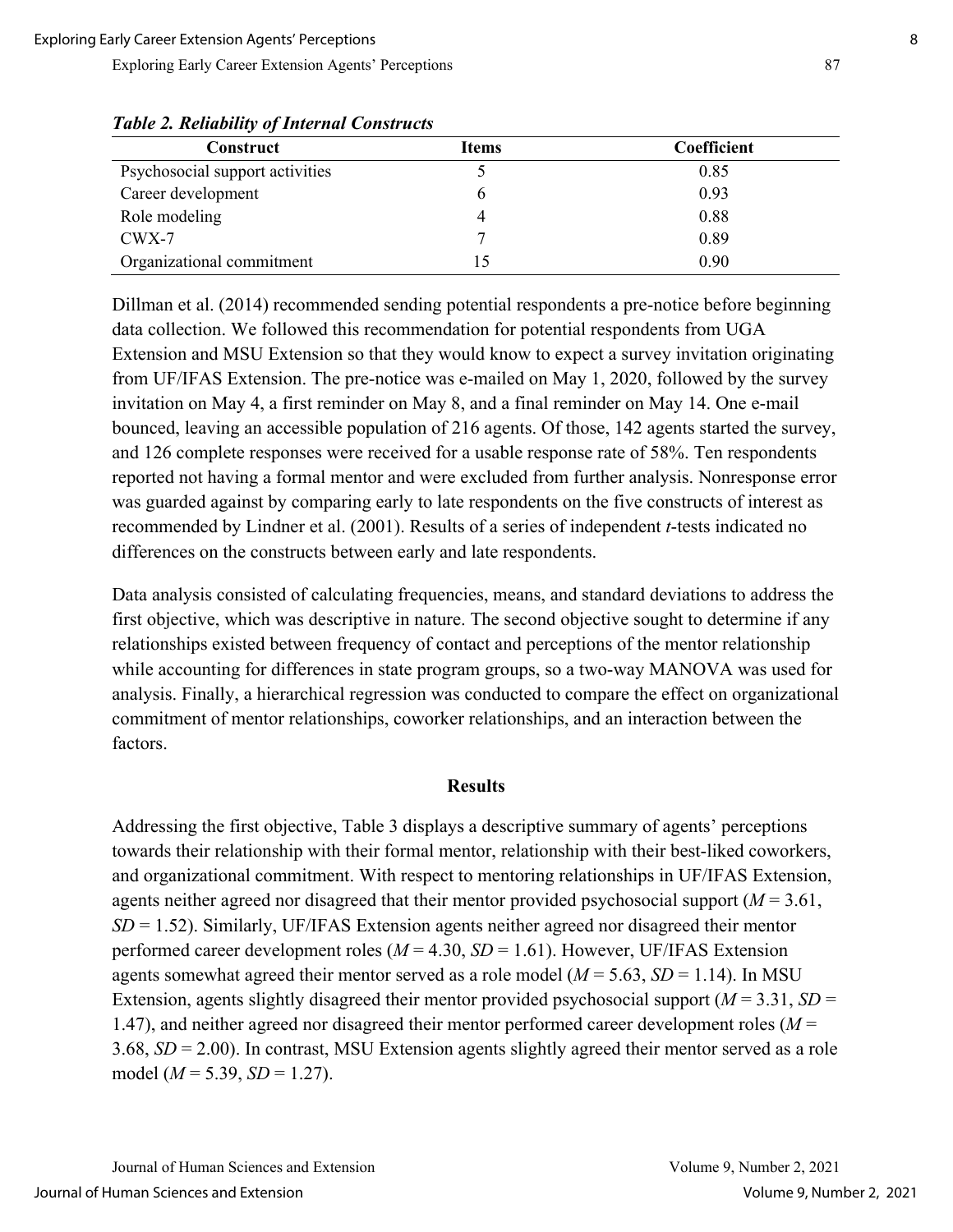UGA Extension agents held somewhat similar perceptions to their colleagues in UF/IFAS Extension. For the two mentorship programs in UGA Extension, Program Mentor (P) and Relationship Mentor (R), agents' neither agreed nor disagreed their mentor provided psychosocial support  $(M^P = 4.03, SD^P = 1.41; M^R = 3.70, SD^R = 1.46$ ) or performed career development roles ( $M^P = 4.32$ ,  $SD^P = 1.36$ ;  $M^R = 4.10$ ,  $SD^R = 1.69$ ). UGA Extension agents somewhat agreed their program and relationship mentors served as a role model (*M*<sup>P</sup> = 5.60, *SD*<sup>P</sup>  $= 1.10$ ;  $M<sup>R</sup> = 5.67$ ,  $SD<sup>R</sup> = 1.15$ ).

With respect to the quality of the relationships between agents and their best-liked coworker (CWX-7), results in Table 3 were generally consistent across the three states. On average, agents perceived there were high-quality relationships between themselves and their best-liked coworker in UF/IFAS Extension ( $M = 39.86$ ,  $SD = 7.49$ ), MSU Extension ( $M = 40.73$ ,  $SD =$ 7.84), and UGA Extension (*M* = 38.96, *SD* = 6.57). Organizational commitment was also consistent across states. Agents slightly agreed they had commitment toward their respective organization in UF/IFAS Extension ( $M = 5.37$ ,  $SD = 1.01$ ), MSU Extension ( $M = 4.85$ ,  $SD =$ 0.83), and UGA Extension ( $M = 5.47$ ,  $SD = 0.95$ ).

|                           | Mean $(SD)$                                      |                                            |                                 |              |  |  |
|---------------------------|--------------------------------------------------|--------------------------------------------|---------------------------------|--------------|--|--|
|                           |                                                  |                                            | <b>UGA</b> Extension $(n = 47)$ |              |  |  |
| Construct                 | <b>UF/IFAS</b><br><b>Extension</b><br>$(n = 58)$ | <b>MSU</b><br><b>Extension</b><br>$(n=11)$ | Program                         | Relationship |  |  |
| Psychosocial Support      | 3.61(1.52)                                       | 3.31(1.47)                                 | 4.03(1.41)                      | 3.70(1.46)   |  |  |
| <b>Career Development</b> | 4.30(1.61)                                       | 3.68(2.00)                                 | 4.32(1.36)                      | 4.10(1.69)   |  |  |
| Role Modeling             | 5.63(1.14)                                       | 5.39(1.27)                                 | 5.60(1.10)                      | 5.67(1.15)   |  |  |
| $CWX-7^a$                 | 39.86 (7.49)                                     | 40.73 (7.84)                               | 38.96 (6.57)                    |              |  |  |
| Organizational Commitment | 5.37(1.01)                                       | 4.85(0.83)                                 |                                 | 5.47(0.95)   |  |  |

| Table 3. Descriptive Overview of Agents' Perceptions of Study Constructs |  |  |  |
|--------------------------------------------------------------------------|--|--|--|
|                                                                          |  |  |  |

a CWX-7 ranges from 7 to 49; all other constructs range from 1 to 7.

For the second objective, a two-way MANOVA was conducted to examine the relationship between frequency of contact with a mentor and perceptions of the mentoring relationship. The three constructs of mentoring relationships (psychosocial support, career development, and role modeling) served as simultaneous dependent variables, while program group and contact frequency were independent variables in the model. There were three levels within program group: (a) UF/IFAS Extension, (b) UGA Extension – Program, and (c) UGA Extension – Relationship. There were also three levels within contact frequency (a) at least once a week, (b) 2 - 3 times a month, and (c) less than 2 - 3 times a month. The two-way MANOVA model assessed two main effects: (a) difference in mentoring constructs by contact frequency and (b) difference in mentoring constructs by program group. Lastly, the model assessed the interaction effect of program group and contact frequency on the mentoring constructs. Pillai's Trace test statistic was reported since there were unbalanced observations within each cell of the factorial model.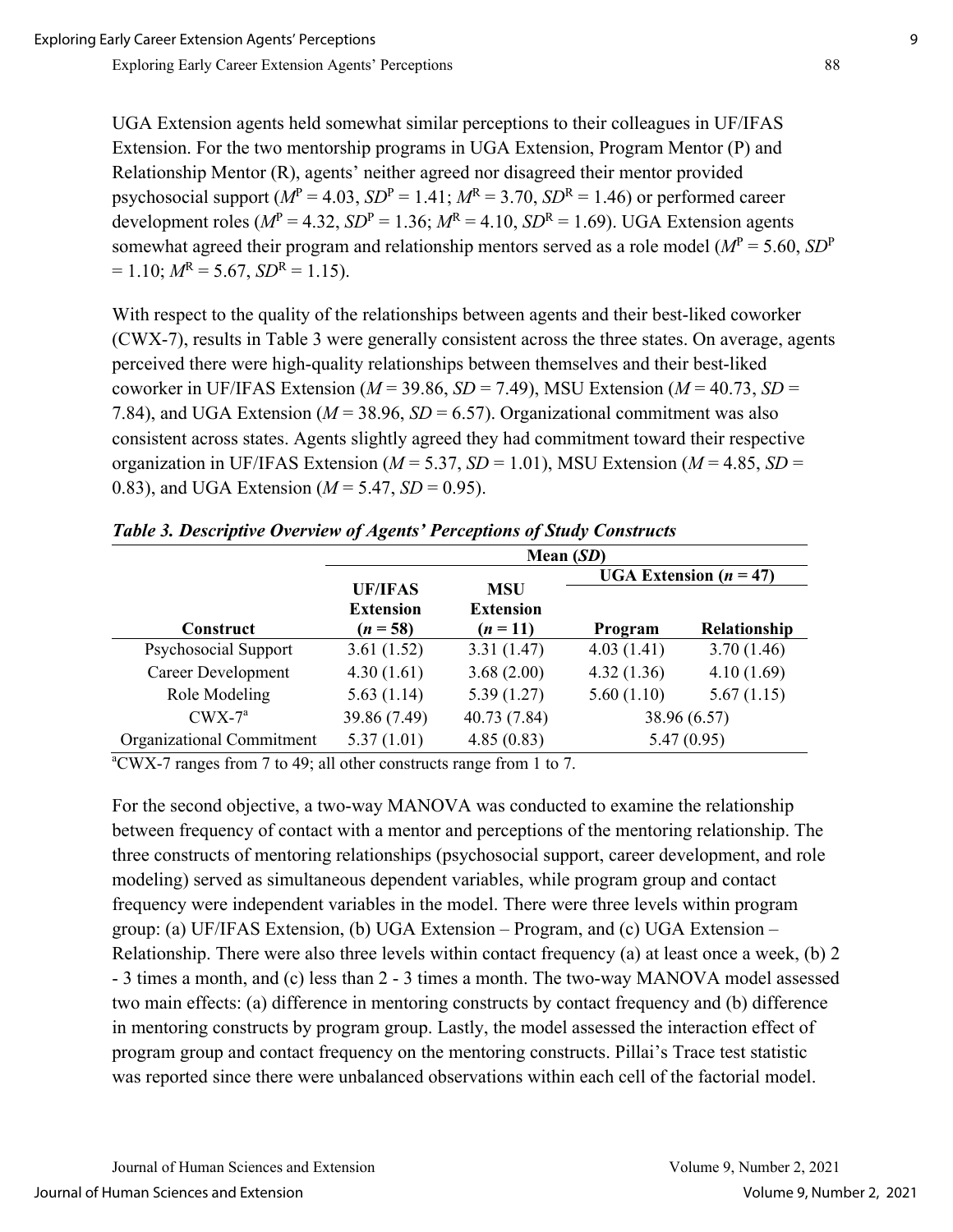Pillai's Trace is generally robust to departures from model assumptions of normality and homogeneity (Tabachnick & Fidell, 2019).

Table 4 shows the multivariate test statistics for two main effects (A and B) and the interaction effect (A\*B). Results indicated only contact frequency had a statistically significant and simultaneous effect on psychosocial support, career development, and role modeling (*F* = 6.13, *p*  $\leq$  0.05). Program group, as a main effect, and the interaction between program group and contact frequency did not have a statistically significant effect on the three mentoring constructs. Therefore, results indicate significant differences in agents' perceptions of their mentorship relationships based on frequency of contact. The lack of a group effect (B) and interaction effect (A\*B) indicates the significant relationship between contact frequency and mentoring relationships was consistently present across all three program groups.

*Table 4. Multivariate Relationships between Mentoring Constructs and Contact Frequency by Group*

| <b>Source</b>    |                          | Pillai's Trace |         | n2   |
|------------------|--------------------------|----------------|---------|------|
| Main Effect A    | <b>Contact Frequency</b> | 0.24           | $6.13*$ | 0.12 |
| Main Effect B    | Group                    | 0.03           | 0.65    | 0.01 |
| Interaction A*B  | Contact*Group            | 0.07           | 1.00    | 0.03 |
| <i>*p</i> < .05. |                          |                |         |      |

Given the importance of Main Effect A, as shown in the MANOVA model, Table 5 displays the between-subject effects of contact frequency on mentoring constructs. Results indicated contact frequency had a statistically significant effect on all three dependent variables: psychosocial support ( $F = 13.23$ ,  $p < 0.05$ ), career development ( $F = 18.24$ ,  $p < 0.05$ ), and role modeling ( $F =$ 9.78, *p* < 0.05). Following Cohen's (1988) interpretation of effect size, the effect of contact frequency was characterized as medium on role modeling (*η*2 = 0.13), and large on psychosocial support ( $\eta$ 2 = 0.16) and career development ( $\eta$ 2 = 0.21). Due to the insignificant interaction effect (A\*B) shown in Table 4, this relationship holds for all program groups.

*Table 5. Between-Subjects Effect of Contact Frequency on Mentoring Constructs* 

| <b>Source</b>                                 | <b>Dependent Variables</b> |          | nz   |
|-----------------------------------------------|----------------------------|----------|------|
| Main Effect $(A)$<br><b>Contact Frequency</b> | Psychosocial Support       | $13.23*$ | 0.16 |
|                                               | Career Development         | $18.24*$ | 0.21 |
|                                               | Role Modeling              | $9.78*$  | 0.13 |

 $*_{p}$  < .05.

Table 6 provides a factor-level assessment of contact frequency on the mentoring constructs (Main Effect A). It shows the Bonferroni-adjusted Tukey's post-hoc comparisons of mentoring relationship construct means by contact frequency. Results indicated the between-group effects of contact frequency were consistent across mentoring constructs. Results indicated the mean scores for psychosocial support, career development, and role modeling were statistically and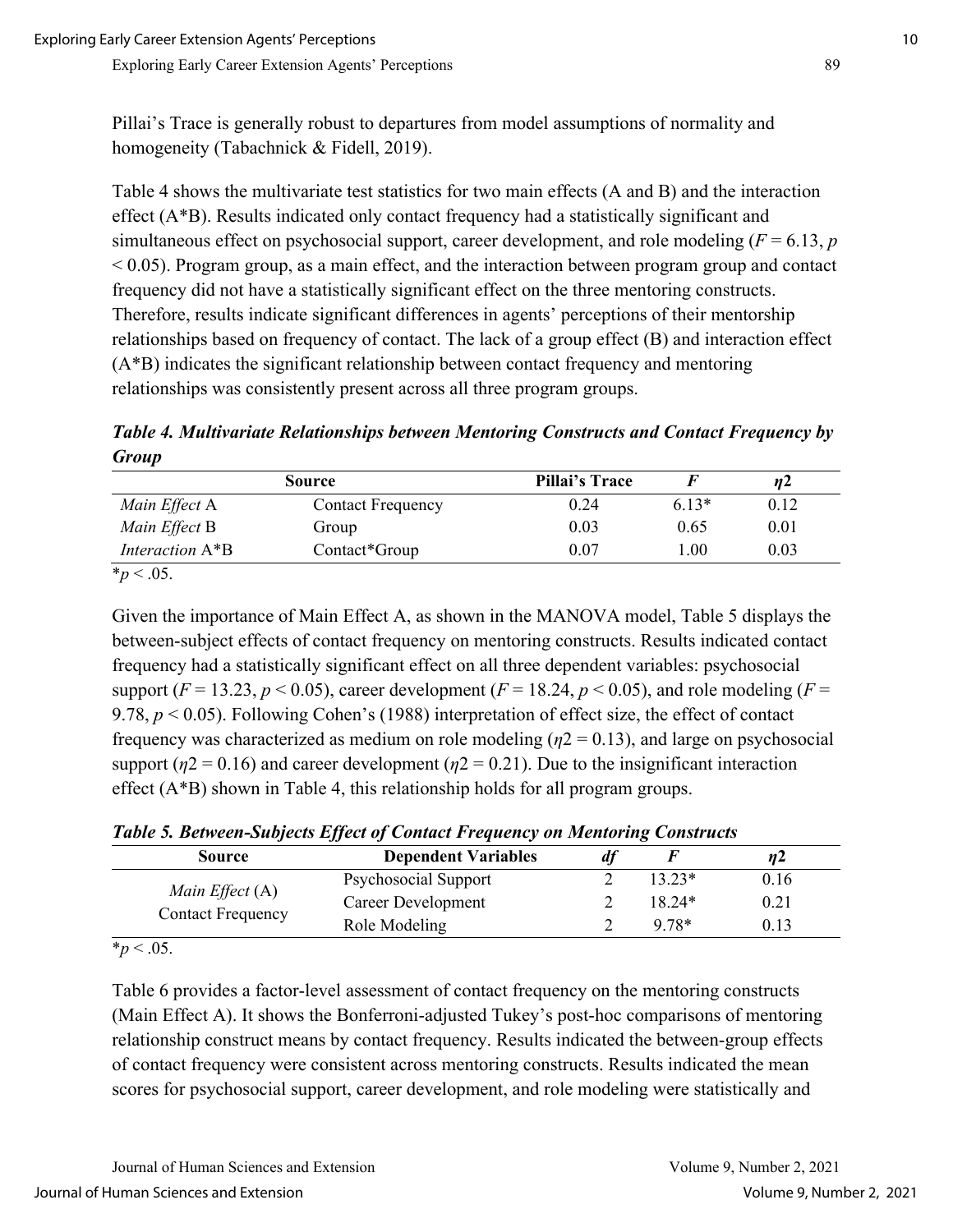significantly higher for mentees who met with their mentors at least once a week or 2-3 times a month compared to those who met fewer than 2-3 times a month. This indicates mentees who met with their mentor more often were more in agreement that their mentor performed functions related to psychosocial support, career development, and role modeling, regardless of the state of employment.

| Dependent            | <b>Contact Frequency</b>    | $\boldsymbol{n}$ | $M^*$             | <b>SD</b> |
|----------------------|-----------------------------|------------------|-------------------|-----------|
|                      | At least once a week        | 18               | 4.87 <sup>a</sup> | 1.22      |
| Psychosocial Support | 2-3 times a month           | 51               | $4.13^{a}$        | 1.40      |
|                      | Less than 2-3 times a month | 76               | $3.25^{b}$        | 1.37      |
| Career Development   | At least once a week        | 18               | $5.31^{\circ}$    | 1.12      |
|                      | 2-3 times a month           | 51               | $4.86^{\circ}$    | 1.19      |
|                      | Less than 2-3 times a month | 76               | $3.59^{b}$        | 1.57      |
| Role Modeling        | At least once a week        | 18               | $6.26^{\rm a}$    | 0.74      |
|                      | 2-3 times a month           | 51               | $5.94^{\circ}$    | 0.94      |
|                      | Less than 2-3 times a month | 76               | $5.30^{b}$        | 1.20      |

*Table 6. Post-hoc Comparisons of Construct Means by Contact Frequency*

*Note*. Bonferroni-adjusted Tukey's post-hoc:  $a \neq b$ .

Multiple comparison group a: At least once a week and 2-3 times a month.

<sup>b</sup>Multiple comparison group b: Less than 2-3 times a month.

 $*_{p}$  < .05

Table 7 displays the results of a hierarchical regression model (HRM) to address the third objective. The HRM was created to assess and compare the correlational effect of mentoring relationship constructs and coworker relationships on organizational commitment. The standardized beta allowed a direct comparison of the statistical contribution of each independent variable on organizational commitment in Block 1. Block 2 displays the effect of an interaction between mentoring relationship constructs and coworker relationships on organizational commitment. The interaction terms were derived from mean-centered values for psychosocial support, career development, role modeling, and coworker exchange, which effectively prevented multicollinearity (VIF < 10). Block 1 and 2 of the HRM was marginally significant due to the intercept terms  $(F^1 = 2.28, p \le 0.05; F^2 = 2.12, p \le 0.05)$ , but were not different based on their effect on organizational commitment ( $F$ -change = 1.42,  $p > .05$ ). Results indicated agents' perceptions of their mentee-mentor relationship were not significantly correlated to organizational commitment with respect to psychosocial support, career development, and role modeling, their relationship with their best-liked coworker, and any interaction between those independent factors. Three group-level HRMs indicated these insignificant relationships were consistent across program groups.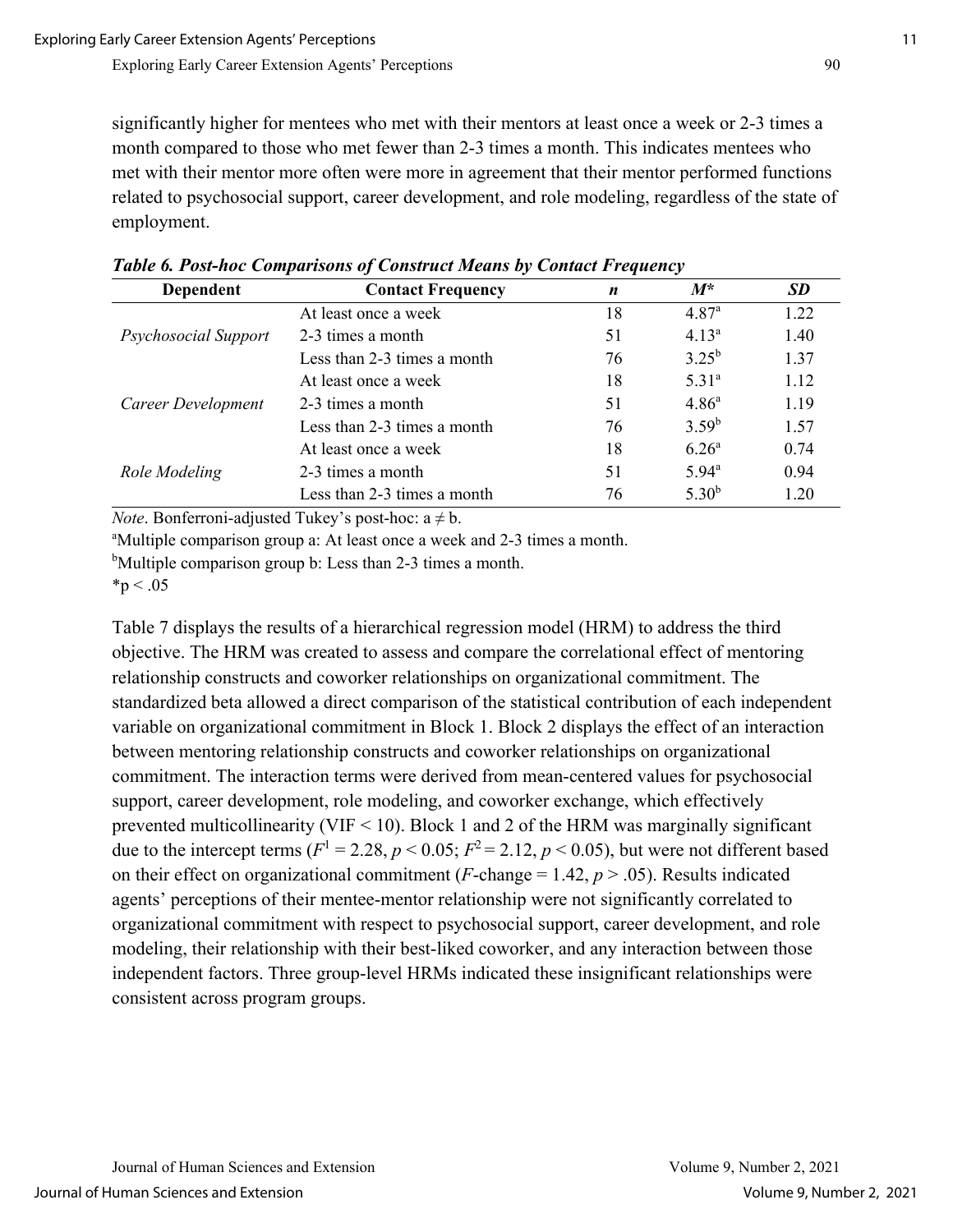| <b>Model</b> | o<br><b>Independent Factors</b> | J<br>B  | <b>Std. Error</b> | $\cdot$<br><b>Std. Beta</b> | t       | $\boldsymbol{p}$ | <b>VIF</b> |
|--------------|---------------------------------|---------|-------------------|-----------------------------|---------|------------------|------------|
| Block 1      | Psychosocial Support            | 0.12    | 0.07              | 0.19                        | 1.66    | 0.10             | 1.92       |
|              | <b>Career Development</b>       | 0.06    | 0.08              | 0.10                        | 0.74    | 0.46             | 2.73       |
|              | Role Modeling                   | $-0.04$ | 0.10              | $-0.04$                     | $-0.36$ | 0.72             | 2.12       |
|              | Coworker Exchange               | 0.01    | 0.01              | 0.10                        | 1.18    | 0.24             | 1.01       |
| Block 2      | Psychosocial Support            | 0.10    | 0.08              | 0.16                        | 1.37    | 0.17             | 1.99       |
|              | <b>Career Development</b>       | 0.07    | 0.08              | 0.12                        | 0.83    | 0.41             | 2.82       |
|              | Role Modeling                   | $-0.03$ | 0.10              | $-0.04$                     | $-0.33$ | 0.74             | 2.17       |
|              | $CWX-7$                         | 0.02    | 0.01              | 0.12                        | 1.45    | 0.15             | 1.03       |
|              | PS*CWX (Mean-centered)          | 0.02    | 0.01              | 0.21                        | 1.80    | 0.07             | 2.08       |
|              | CD*CWX (Mean-centered)          | $-0.02$ | 0.01              | $-0.17$                     | $-1.24$ | 0.22             | 2.88       |
|              | RM*CWX (Mean-centered)          | 0.01    | 0.02              | 0.09                        | 0.78    | 0.44             | 1.95       |

*Table 7. Hierarchical Regression Model of Selected Factors on Organizational Commitment* 

#### **Conclusions, Implications, and Recommendations**

We sought to investigate the potential influence of Extension mentor and coworker relationships on new agents' organization commitment, focusing specifically on the influence of formally assigned mentors and the influence of best-liked coworkers. To begin, we measured early career agents' perceptions of their relationships with their mentors. Early career agents working for UF/IFAS Extension, UGA Extension, and MSU Extension tended to have more positive perceptions of their mentor's role modeling behaviors compared to roles associated with psychosocial support and career development, but they did not strongly agree their mentors practiced any of the three behaviors. Mentoring relationships can be improved across all three behavioral constructs, especially with respect to psychosocial support and career development.

An interesting observation from UGA Extension was that the relationship mentors were rated *lower* for psychosocial support than their program mentor peers. Kram (1985) described psychosocial support as focused on building trust, providing counseling, and developing interpersonal bonds. The relationship mentors are supposed to teach their mentees how to develop positive relationships in their communities. By focusing externally, they may be missing opportunities to build positive internal bonds. This disparity between early career agents' perceptions of the psychosocial support provided by program and relationship mentors warrants further investigation to determine the causes.

We also examined early career agents' perceptions of their relationship with their best-liked coworker. Early career agents tended to perceive having a high-quality relationship with their best-liked coworker across the three state Extension systems. This finding seems intuitive but provides evidence agents are developing positive relationships with others in the organization, even if it is not with their formally assigned mentor(s). However, this study was limited in its inclusion of only currently employed agents. More research is needed to examine whether those agents who left the organization had similarly high-quality relationships with at least one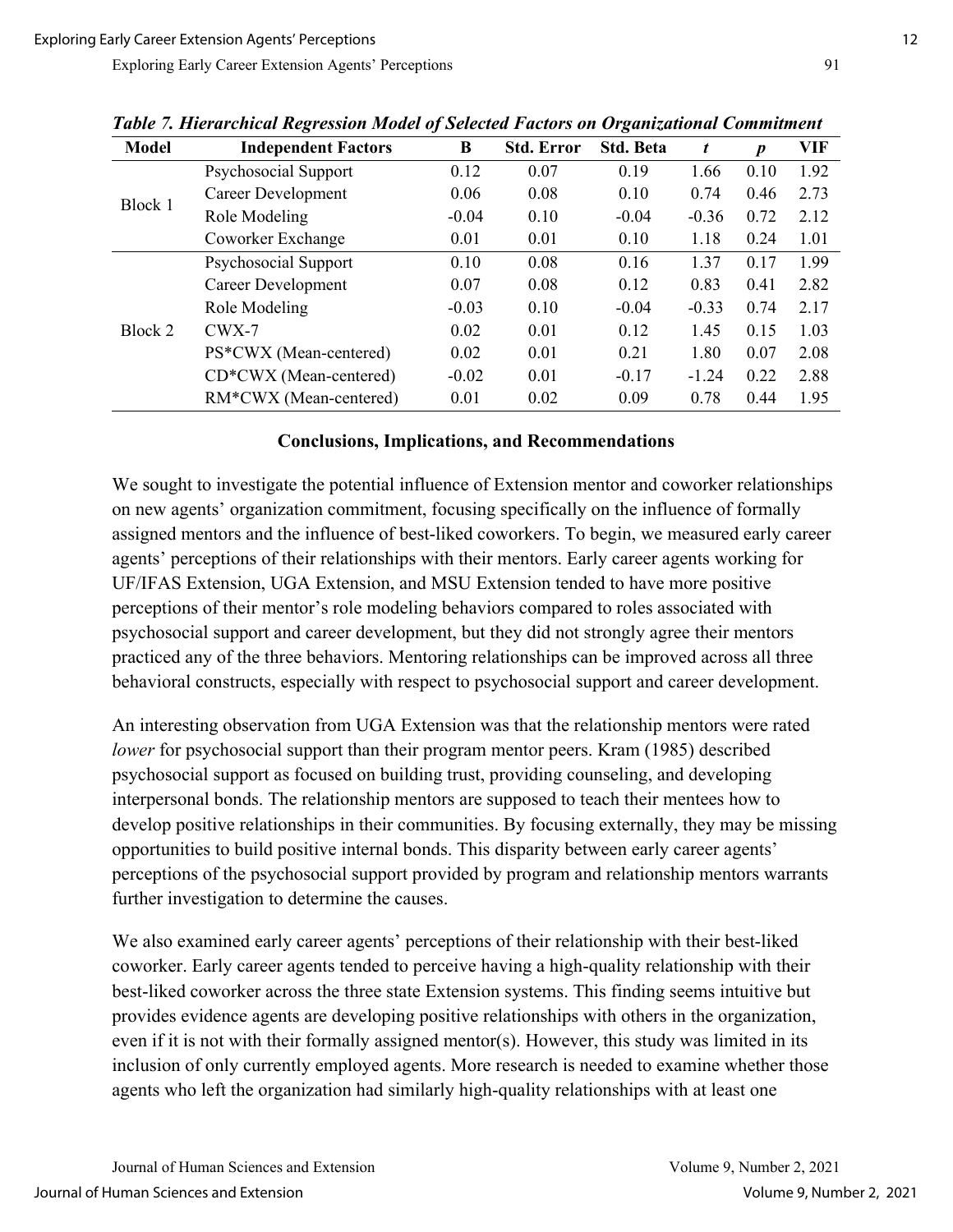coworker or if their departure was influenced by a lack of positive coworker relationships. Additionally, given that early career agents have such positive perceptions of their relationships with their best-liked coworkers, there may be value in measuring early career agents' perceptions of the career development, psychosocial support, and role modeling behaviors practiced by their best-liked coworkers. Coworkers may be serving as informal mentors (Smith & Beckley, 1985) and providing many of the same benefits provided by effective formal mentoring relationships (Brown, 2005; Gill et al., 2012; Sparks et al., 2017; Stanley & Flood, 2017).

The early career agents in our study slightly agreed they felt organizational commitment, with agents in UGA Extension trending most closely to being somewhat in agreement about their commitment. In contrast, the agents studied by Martin and Kaufman (2013) and Bowen et al. (1994) reported somewhat to moderate levels of organizational commitment. Organizational commitment is important for Extension, given that committed employees are more likely to put in considerable efforts toward supporting the organization than their less committed colleagues (Mowday et al., 1978). Additionally, committed employees are less likely to express an intent to quit (Martin & Kaufman, 2013) and are more likely to express a strong desire to stay in the organization (Mowday et al., 1978), important considerations for Extension. More research is needed to determine how to improve early career agents' organizational commitment.

Kram (1983) suggested the presence of all three mentoring behaviors in a relationship will contribute to positive organizational outcomes, including organizational commitment. However, consistent with Raabe and Beehr (2003), we did not find mentor relationships to be significant contributors to early career agents' organizational commitment levels. However, unlike Raabe and Beehr (2003), early career agents' relationships with their best-liked coworker also did not significantly influence organizational commitment. For Extension, it appears that relationships with mentors and best-liked coworkers are not the key drivers in determining an early career agent's organizational commitment, which limits the intentional use of those relationships as strategies for increasing the organizational commitment. However, positive relationships may still be important for job satisfaction and turnover intent (Raabe & Beehr, 2003), similar but theoretically distinct concepts to organizational commitment.

Practically, each state should re-evaluate its training curriculum based on the results of our study and seek ways to increase the emphasis on developing mentors' abilities to perform the three mentoring behaviors. One easy way to improve mentoring relationships is to provide structured guidelines for how often mentors meet with their mentees as a part of the mentor training curriculum, based on our findings that there was a positive correlation between frequency of contact and perceptions of mentoring behaviors. Mentors should be meeting with their mentees at least two or three times a month; they may need reminders to stay on schedule. It may be valuable for future research to investigate the influence of type of contact (e.g., phone, in-person, or e-mail) on relationship quality to see if it moderates the effectiveness of the frequency of contact. Replicating the study in other regions of the country is recommended to determine if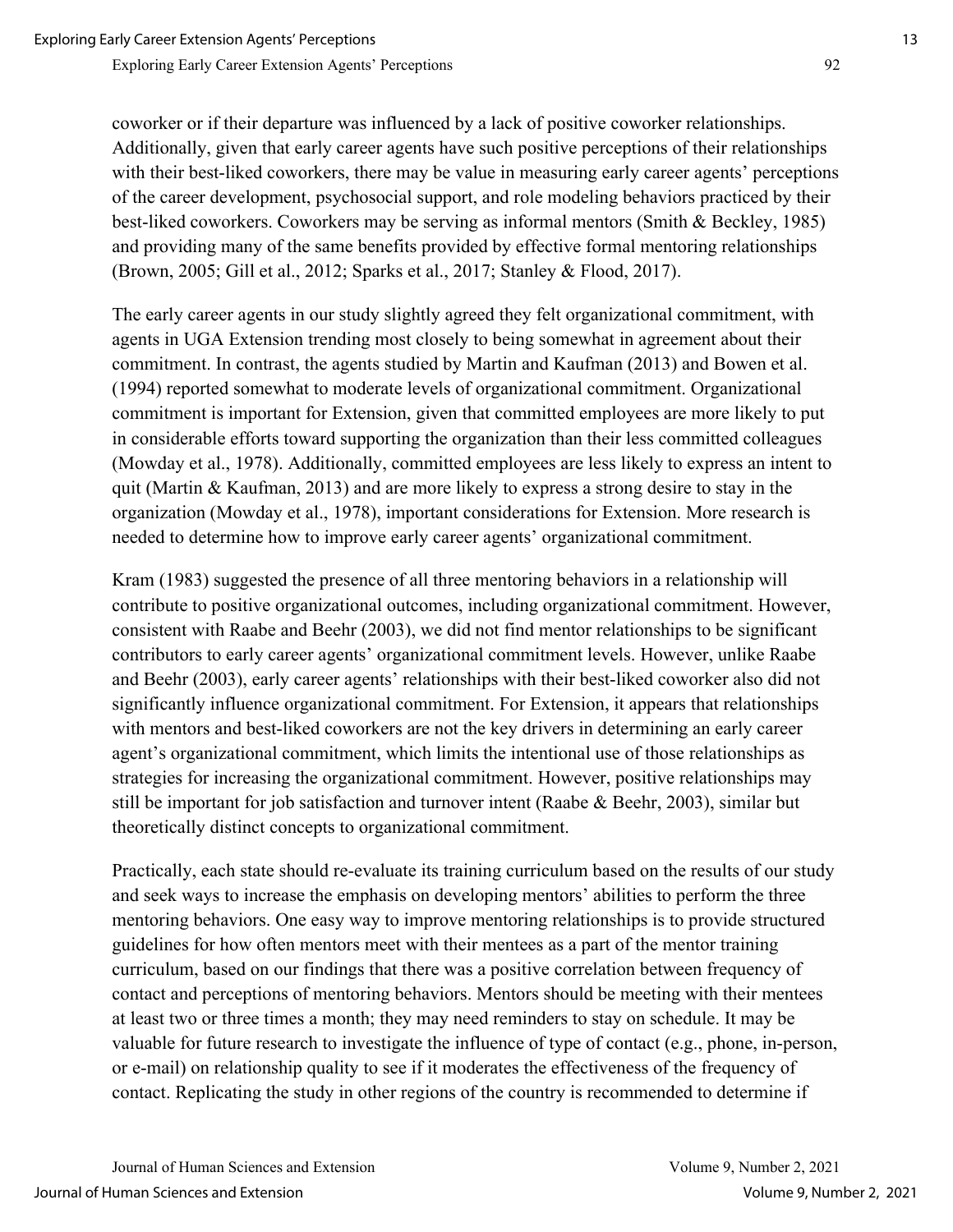cultural and psychological variations (Rentfrow et al., 2013) impact mentoring outcomes. Research on retaining early career Extension agents will continue to be needed until the most effective strategies to increase organizational commitment have been identified and adopted.

#### **References**

- Allen, T. D., Eby, L. T., & Lentz, E. (2006). Mentorship behaviors and mentorship quality associated with formal mentoring programs: Closing the gap between research and practice. *Journal of Applied Psychology, 91*(3), 567–578. [https://doi.org/10.1037/0021-](https://doi.org/10.1037/0021-9010.91.3.567) [9010.91.3.567](https://doi.org/10.1037/0021-9010.91.3.567)
- Allen, T. D., & Poteet, M. L. (1999). Developing effective mentoring relationships: Strategies from the mentor's viewpoint. *The Career Development Quarterly, 48*(1), 59–73. <https://doi.org/10.1002/j.2161-0045.1999.tb00275.x>
- Benge, M., & Harder, A. (2017). The effects of leader-member exchanges on the relationships between Extension agents and county Extension directors in Florida. *Journal of Human Sciences and Extension, 5*(1), 35–49. <https://www.jhseonline.com/article/view/631/547>
- Bowen, C. F., Radhakrishna, R., & Keyser, R. (1994). Job satisfaction and commitment of 4-H agents. *Journal of Extension, 32*(1).
- Brown, T. M. (2005). Mentorship and the female college president. *Sex Roles, 52*(9–10), 659– 666.<https://doi.org/10.1007/s11199-005-3733-7>
- Byington, T. (2010). Keys to successful mentoring relationships. *Journal of Extension*, *48*(6), 10–13.
- Cohen, J. (1988). *Statistical power analysis for the behavioral sciences* (2nd ed.). Erlbaum.
- Denny, M. D. (2016). Mentoring adult learners: Implications for Cooperative Extension as a learning organization. *Journal of Extension, 54*(3).
- Dillman, D. A., Smyth, J. D., & Christian, L. M. (2014). *Internet, phone, mail and mixed-mode surveys: The tailored design method* (4<sup>th</sup> ed.). John Wiley & Sons.
- Extension Committee on Organization and Policy Leadership Advisory Council. (2005). *2005 report*. National Association of State Universities and Land-Grant Colleges.
- Gill, B., Russell, M., & Rayfield, J. (2012). Influence of mentoring on dyad satisfaction: Is there agreement between matched pairs of novice teachers and their formal mentors? *Journal of Agricultural Education, 53*(1), 5–17.<https://doi.org/10.5032/jae.2012.01005>
- Greiman, B. C. (2016). Influence of mentoring on dyad satisfaction: Is there agreement between matched pairs of novice teachers and their formal mentors? *Journal of Career and Technical Education, 23*(1).<https://doi.org/10.21061/jcte.v23i1.450>
- Inzer, L. D., & Crawford, C. B. (2005). A review of formal and informal mentoring. *Journal of Leadership Education, 4*(1), 31–50.<https://doi.org/10.12806/v4/i1/tf2>
- Kram, K. E. (1983). Phases of the mentor relationship. *Academy of Management Journal, 26*(4), 608–625. [https://doi.org/10.2307/255910](https://psycnet.apa.org/doi/10.2307/255910)
- Kram, K. E. (1985). *Mentoring at work: Developmental relationships in organizational life*. Scott, Foresman and Company.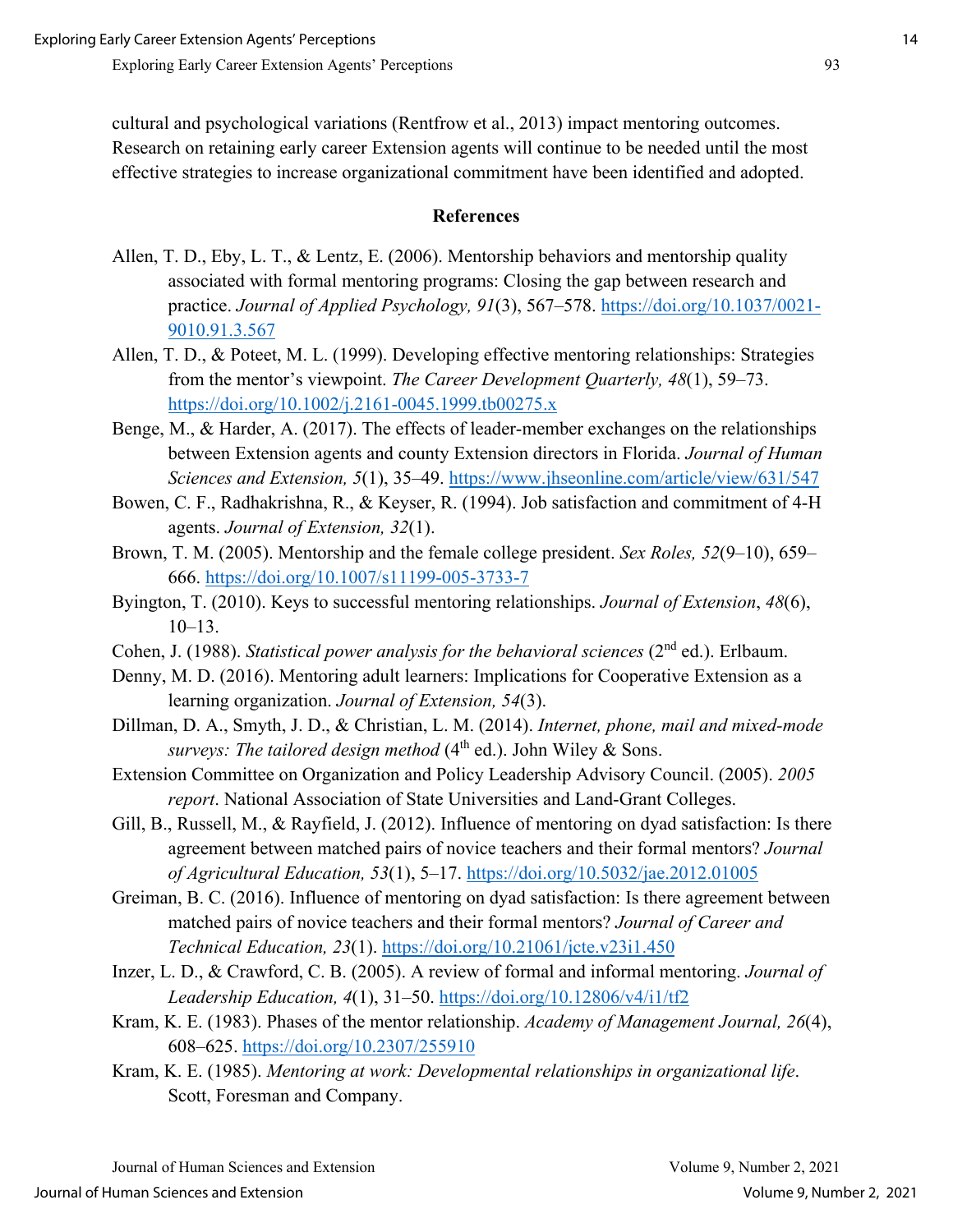- Liden, R. C., & Maslyn, J. M. (1998). Multidimensionality of leader-member exchange: An empirical assessment through scale development. *Journal of Management, 24*(1), 43–72. [https://doi.org/10.1016/S0149-2063\(99\)80053-1](https://doi.org/10.1016/S0149-2063(99)80053-1)
- Lindner, J. R., Murphy, T. H., & Briers, G. E. (2001). Handling nonresponse in social science research. *Journal of Agricultural Education, 42*(4), 43–53. <https://doi.org/10.5032/jae.2001.04043>
- Ling, L., Kate Lin, Y., Kozina, E., Matheson, I., Zogla, I., Newcombe, L., & Collinson, V. (2009). Professional development for teachers: A world of change. *European Journal of Teacher Education*, *32*(1), 3–19.<https://doi.org/10.1080/02619760802553022>
- Martin, M. J., & Kaufman, E. J. (2013). Do job satisfaction and commitment to the organization matter when it comes to retaining employees? *Journal of Extension, 51*(4).
- Masyln, J. M., & Uhl-Bien, M. (2001). Leader-member exchange and its dimensions: Effects of self-effort and other's effort on relationship quality. *Journal of Applied Psychology, 86*(4), 697–708.<https://doi.org/10.1037/0021-9010.86.4.697>
- Mowday, R. T., Steers, R. M., & Porter, L. W. (1978). *The measurement of organizational commitment* (Technical Report No. 15). Department of Management, Graduate School of Management, University of Oregon.<https://apps.dtic.mil/dtic/tr/fulltext/u2/a057377.pdf>
- Mylona, E., Brubaker, L., Williams, V. N., Novielli, K. D., Lyness, J. M., Pollart, S. M., Dandar, V., & Bunton, S. A. (2016). Does formal mentoring for faculty members matter? A survey of clinical faculty members. *Medical Education, 50*(6), 670–681. <https://doi.org/10.1111/medu.12972>
- Place, N. T., & Bailey, A. (2010). Extension mentoring: Steps leading to greater program effectiveness. *Journal of Extension, 48*(4).
- Raabe, B., & Beehr, T. A. (2003). Formal mentoring versus supervisor and coworker relationships: Differences in perceptions and impact. *Journal of Organizational Behavior, 24*, 271–293.<https://doi.org/10.1002/job.193>
- Ragins, B., & Scandura, T. A. (1999). Burden or blessing? Expected costs and benefits of being a mentor. *Journal of Organizational Behavior, 20*(4), 493–509. [https://doi.org/10.1002/\(SICI\)1099-1379\(199907\)20:4<493::AID-JOB894>3.0.CO;2-T](https://doi.org/10.1002/(SICI)1099-1379(199907)20:4%3c493::AID-JOB894%3e3.0.CO;2-T)
- Rentfrow, P. J., Gosling, S. D., Jokela, M., Stillwell, D. J., & Kosinski, M. (2013). Divided we stand: Three psychological regions of the United States and their political, economic, social, and health correlates. *Journal of Personality and Social Psychology, 105*(6), 996– 1012.<https://doi.org/10.1037/a0034434>
- Riley, M. (2019). The mentoring networks of outdoor educators. *Journal of Outdoor Recreation, Education, and Leadership, 11*(3), 207–221. [https://doi.org/10.18666/JOREL-2019-V11-](https://doi.org/10.18666/JOREL-2019-V11-I3-9519) [I3-9519](https://doi.org/10.18666/JOREL-2019-V11-I3-9519)
- Scandura, T. A., & Ragins, B. R. (1993). The effects of sex and gender role orientation on mentorship in male-dominated occupations. *Journal of Vocational Behavior, 43*(3), 251– 265.<https://doi.org/10.1006/jvbe.1993.1046>